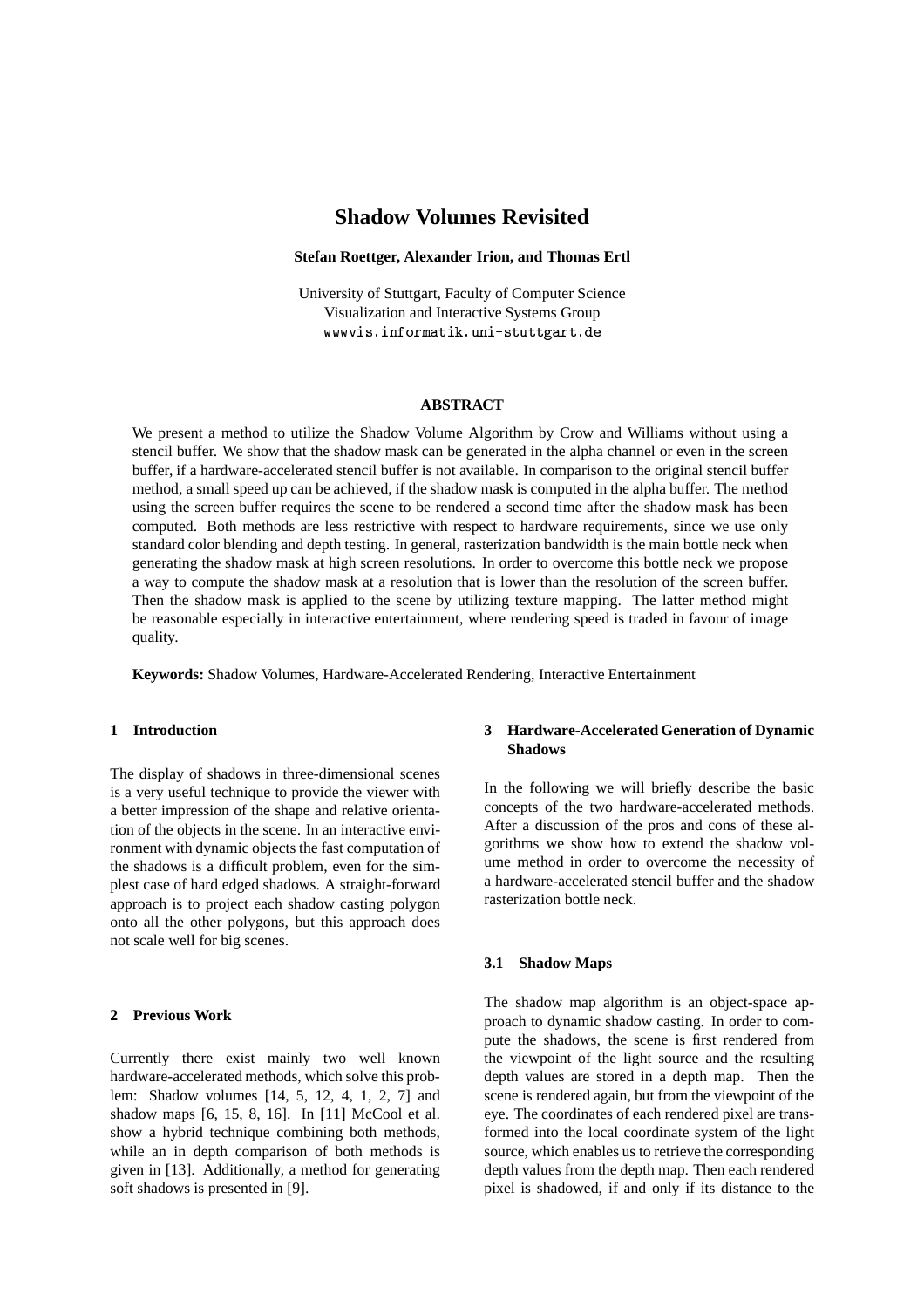light source is greater than the corresponding value in the depth map. One problem of this approach is to determine a suitable resolution of the depth map. A resolution, which is too low, results in blocky shadows on objects that are distant from the light source. On the other hand, the required memory increases quadratically with the resolution of the depth map. Another problem of the shadow map algorithm is that it depends on the availability of specific hardware extensions, which are not yet available every platform.

### **3.2 Shadow Volumes**

In the following we will briefly describe the basic shadow volume algorithm, which is a screen-space approach to shadow casting. In Section 4.2 we will show that it can be employed without using a stencil buffer, if such a buffer is not available. The shadow volume of a shadow casting polygon is defined to be the half space that is bounded by the polygon itself and the set of quadrilaterals that are attached to each edge of the polygon stretching out in the direction of the light. The shadow volume algorithm now computes, whether a fragment of the visible scene is enclosed by at least one shadow volume or not. Since this is performed in screen space the shadows are computed exactly. For this purpose, the scene is first rendered from the point of view in order to obtain the correct depth values in Z-buffer. Next, depth buffer writing is disabled, but the depth test still remains active. Then the front and back faces of each shadow volume are rendered in the following fashion: Each front facing fragment that passes the depth test increases the stencil value by one, while a back facing fragment decreases the stencil value by one.

Depending on the depth value of each fragment, three cases, which are shown in Figure 1, are possible: If the front and back faces of the shadow volume are both behind a fragment, the stencil value remains unchanged for this fragment, because the depth test fails for both the front and the back faces (Case 1). The stencil buffer also remains unchanged, if both the front and the back face are in front of a fragment, since the stencil value is first increased and then decreased again (Case 2). If the fragment lies between the front and the back faces the stencil value is increased, because the front face passes the depth test, while the back face does not pass the test (Case 3). To sum up, the stencil value of a fragment is increased, if and only if the fragment is enclosed by the shadow volume. After all shadow volumes have been rendered, the stencil value of a pixel is greater than zero, if the pixel is shadowed by at least one polygon. Otherwise the stencil value is zero.



Figure 1: The shadow volume algorithm: The black dots indicate a fragment that lies either in front (Case 1), behind (Case 2) or inside (Case 3) the shadow volume. Only in Case 3 the value of the stencil buffer is increased by one. Therefore a pixel is shadowed, if and only if the stencil value is non-zero.

In order to apply the generated shadow mask to the scene a polygon covering the entire window is rendered with the stencil test passing, if the stencil value is greater than zero. If the viewer is positioned inside a shadow volume, the correct stencil values can be obtained by clipping the shadow volume at the near plane and by rendering the resulting polygon as a front face. Now every shadowed pixel can be either attenuated by using a constant blending factor or can be simply set to black. In the latter case, an ambient lighting term can be added by rendering the scene a second time. For the case of convex polyhedrons, however, an important improvement is possible: Instead of generating one shadow volume for each surface polygon, it is sufficient to construct a single shadow volume from the contour edges of the polyhedron as seen from the position of the light source.

The main advantage of the described shadow volume algorithm is that the computation of the shadows is per-pixel exact and that it can be performed almost entirely by the graphics hardware. However, one significant drawback is the potentially large amount of overdraw when rasterizing the shadow volumes. In the worst case, each shadow volume entirely covers the window, thus each pixel is at least rasterized once for each shadow volume. Even the average size of the rasterized regions must not necessarily be small. Therefore the minimum achievable frame rate is limited primarily by the rasterization bandwidth of the graphics hardware.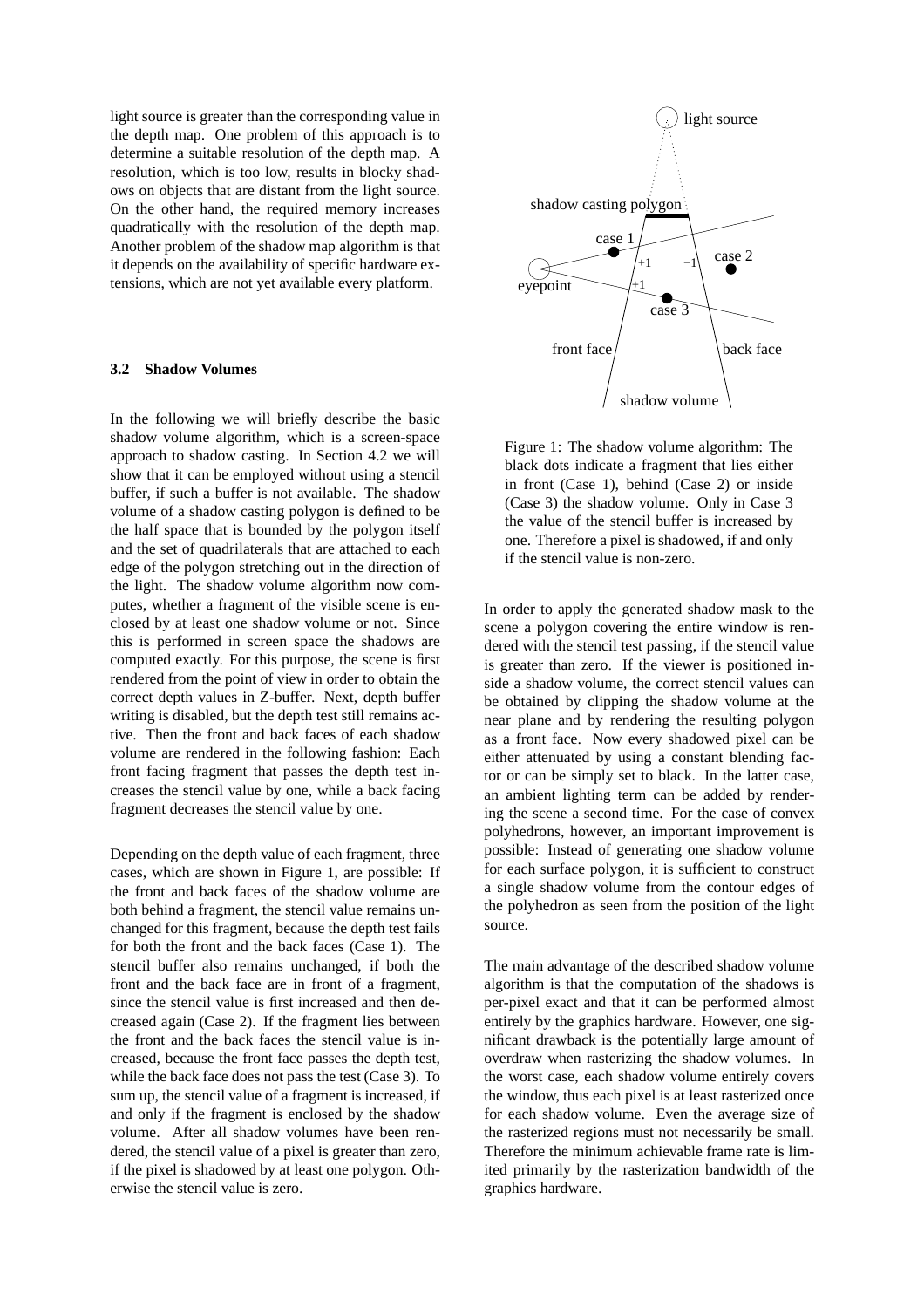## **4**# **Shadow Mask Generation without using the Stencil Buffer**

In interactive entertainment dynamic shadows are becoming more and more popular. To give an example, here is a quote from the game developer magazine *Gamasutra* [3]: "Now that 8-bit stencil buffers are appearing on a wide assortment of graphics accelerator cards, shadow-casting methods can be employed for generating real-time shadows with only a minimal performance hit".

# **4.1 Restrictions of the Traditional Shadow Volume Algorithm**

At the *NVIDIA* home page [10] it is presumed that shadow volumes "requires a hardware stencil buffer for fast performance". In many other publications the words "shadow volume" and "stencil buffer" are mentioned in the same breath leading to the wrong conclusion that fast shadow volumes are impossible without stencil buffer support. Here, our initial motivation for this paper was to show that real-time shadows can be utilized not only on the Sony PS2, for example, which has no dedicated stencil buffer, but even on first generation graphic cards like the *3dfx* Voodoo 1.

In the following we will present an extension to the shadow volume algorithm by Crow [5] and Williams [14], which enables us to perform interactive shadow casting without using the stencil buffer. In conclusion, we were also able to widen the main bottle neck of the shadow volume algorithm by reducing the spatial resolution of the shadows. This is interesting especially in interactive entertainment where speed is considered vitally. On platforms that already support a stencil buffer our method is also rewarding, because in some cases our method is even faster.

# **4.2 Generating the Shadow Mask in the Screen or in the Alpha Buffer**

When using the screen or alpha buffer instead of the stencil buffer the main problem commonly is the lack of a subtraction operation. As a replacement for incrementing and decrementing the stencil buffer we use equivalent blending operations that double or halve the destination buffer values. In OpenGL notation the operation that halves the destination values can be performed by choosing the blend function glBlendFunc(GL\_DST\_COLOR, GL\_ZERO) with the vertex brightness set to  $\frac{1}{2}$ . To perform the double operation we choose the blend function g1B1endFunc(GL\_DST\_COLOR, GL\_ONE) with a vertex brightness of 1. This holds for both the alpha and the screen buffer method.

In analogy to the stencil buffer method, the scene is first rendered to place the depth values in the depth buffer. All pixels of the shadow mask buffer (whether alpha or screen buffer) are initially set to the value  $\frac{1}{4}$ . In order to render a shadow volume the front faces are drawn first by using the double operation. Next the back faces are rendered using the halve operation. This requires two state changes for each shadow volume, but the time spent by the state changes is neglectable compared to the time spent by the rasterization of the shadows. After the first shadow volume has been rendered the initial value of  $\frac{1}{4}$  will remain, if a pixel is not shadowed, whereas the value of a shadowed pixel will double to  $\frac{1}{2}$ . The remaining shadow volumes are rendered subsequently, but now the value of a shadowed pixel can be either  $\frac{1}{2}$  or 1, The latter is true, if a pixel is shadowed by more than one object. If the pixel is behind a shadow volume and its value has already been raised to 1, it falls back to  $\frac{1}{2}$ . This is due to the fact that the double operation has no effect because of color clamping. Nevertheless, this is no general algorithmic restriction, because in any case, the value of a pixel that is not shadowed will be  $\frac{1}{4}$  after all shadow volumes have been drawn. Otherwise the shadow mask's value will be  $\frac{1}{2}$  or 1, if the corresponding fragment is enclosed by at least one shadow volume. Figure 2 shows these three possible states of a fragment. An example of applying this algorithm (frame buffer method) to a simple test scene is given in Figure 3. The scene consists of two shadow casting objects and a ground floor. Except the two shadow volumes, the objects of the scene are rendered in wire frame mode to allow a better perception of the generation of the shadow mask, which is illustrated step by step. The first image shows the contents of the frame buffer after drawing the front faces of the shadow volume cast by the cylinder. In the next image the back faces of the cylinder were rendered. The subsequent two images show the shadow mask after the front and back faces of the shadow volume cast by the rectangle have been drawn. The next two images show the shadowed regions and the final rendered scene. The conversion of the three valued shadow mask into a black and white mask and the application of the shadow mask to the scene are described in detail in the next section.

# **4.3 Normalizing and Applying the Shadow Mask to the Scene**

The final step of image generation is the application of the shadow mask to the scene. Before this can be accomplished the three valued shadow mask has to be converted into a bilevel image. The fastest way to achieve this normalization is to draw three rectangles that entirely cover the window. The first white rectangle is rendered by using the blend function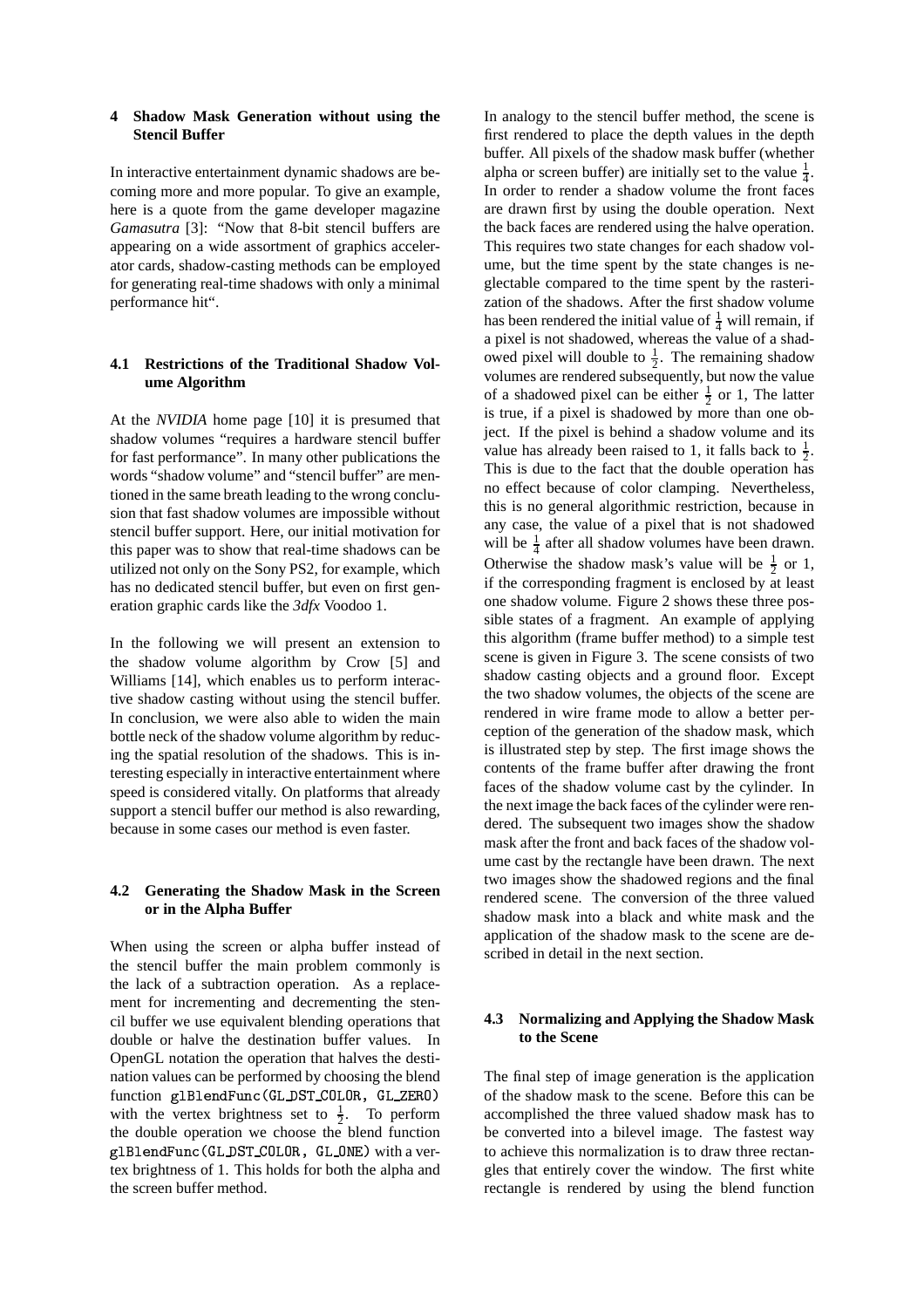

Figure 2: The shadow mask states: The state  $\frac{1}{4}$ corresponds to unshadowed pixels, while the other two states stand for shadowed fragments. The front faces of a shadow volume evoke \*2 transitions, while back faces evoke /2 transitions. If a pixel is enclosed by a shadow volume, its initial state of  $\frac{1}{4}$  changes to  $\frac{1}{2}$ . Afterwards the state of the pixel can only alter between  $\frac{1}{2}$  and 1, but it cannot fall back to  $\frac{1}{4}$ .

glBlendFunc(GL\_DST\_COLOR, GL\_ONE), which effectively doubles the shadow mask values. Due to clamping only the values  $\frac{1}{2}$  and 1 are remaining. The second white rectangle is rendered by using the blend function g1B1endFunc(GL\_ONE\_MINUS\_DST\_COLOR, GL\_ZERO). This inverts all values of the shadow mask. Now all shadowed pixels correspond to a value of 0, whereas the value of unshadowed pixels remains  $\frac{1}{2}$ . At this point we have three choices of applying the shadow mask to the scene: We can either set the shadowed regions of the frame buffer to black, redraw the shadowed parts of the scene adding an ambient lighting term or attenuate the shadowed regions by a constant factor. For the case of black or ambient shadows a third white rectangle is rendered by using the blend function glBlendFunc(GL\_DST\_COLOR, GL\_0NE), which doubles the shadow mask values leaving only zero and one (see also Figure 4). For the case of attenuating the brightness of the shadowed regions by a factor of  $\frac{1}{2}$ , for example, the third rectangle is rendered by using the blend function glBlendFunc(GL\_ONE, GL\_ONE) and a vertex brightness of  $\frac{1}{2}$  leaving shadow mask values of  $\frac{1}{2}$ and 1.

Now we are ready to multiply the shadow mask with the scene. In the case of using the alpha buffer the scene has already been rendered into the frame buffer, so we simply draw another last rectangle by using the blend function glBlendFunc(GL\_ZERO, GL\_DST\_ALPHA). The screen buffer method requires one more rendering pass, since the scene is not already available in the frame buffer. For that purpose we are using the blend function glBlendFunc(GL\_DST\_COLOR, GL\_ZERO). Another optional rendering pass is required to add a ambient lighting term to the frame buffer (blend function glBlendFunc(GL\_ONE, GL\_ONE)). A com-



Figure 3: Shadow mask generation: The first image shows the shadow mask after rendering the front faces of the shadow volume cast by the cylinder. The next image shows the mask after rendering its back faces. The following two images show the shadow mask after the front and back faces of the shadow volume cast by the rectangle have been rendered. Next, the shadow mask is shown after its three possible values have been normalized. Finally, the resulting black and white shadow mask is applied to the scene using ambient shadows on a *3dfx* Voodoo 2 graphics accelerator.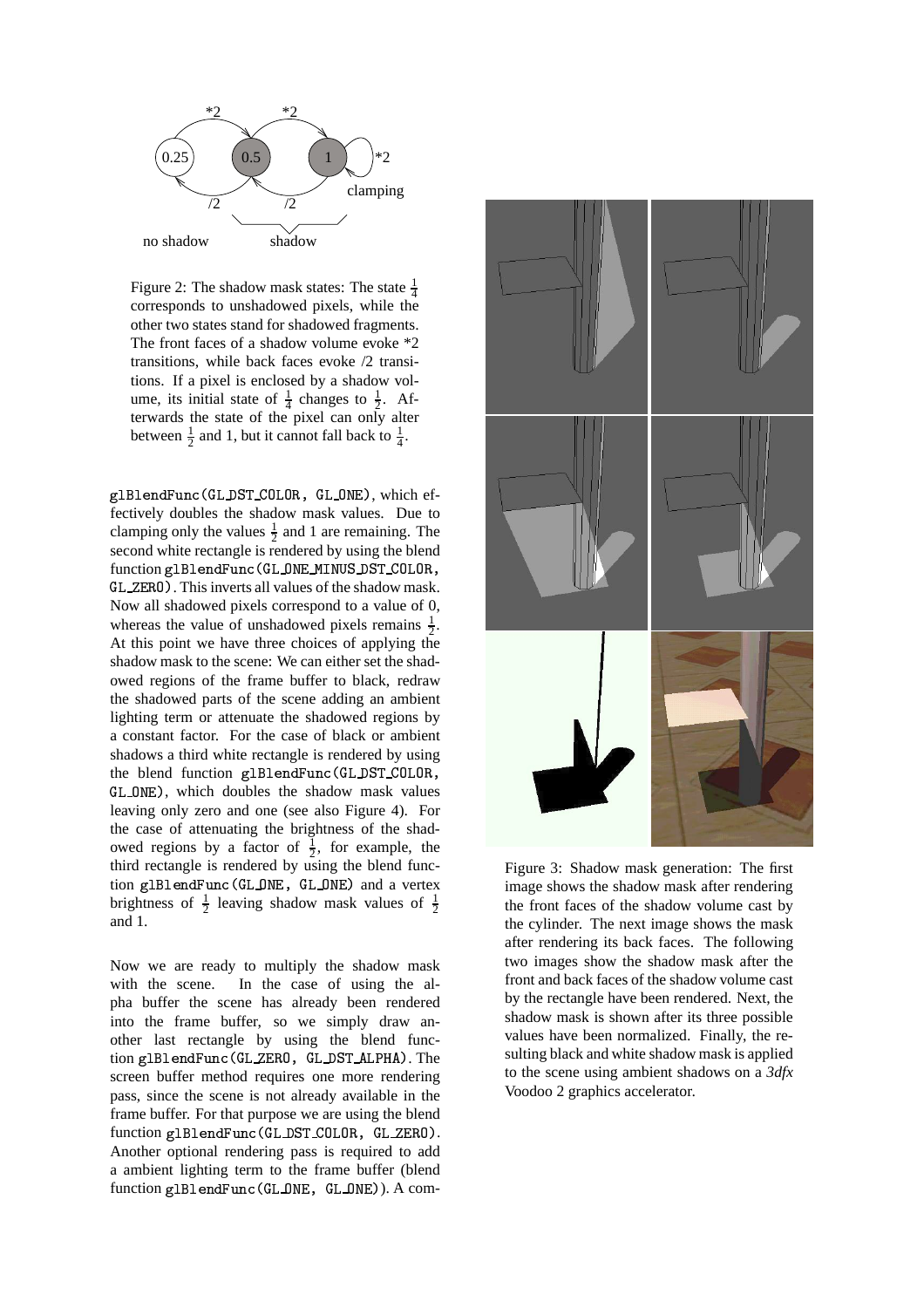

Figure 4: Normalization of the shadow mask: Three rectangles are rendered across the entire window to subsequently perform the operations \*2, Invert and /2. The final values are zero, if the pixel is shadowed, and one otherwise.

|               | black   | ambient | attenuated |
|---------------|---------|---------|------------|
|               | shadows | term    | shadows    |
| alpha buffer  | 1 / 4   | 2/4     | 1/4[2]     |
| screen buffer | 2/3     | 3/3     | 2/3[1]     |

Table 1: Tabular listing of the number of rendering passes and the number of rectangles drawn across the window for normalization. Numbers in brackets denote the number of drawn rectangles by utilizing the maximum blend equation.

plete listing of all the required passes for the cases described above can be found in Table 1.

Strictly speaking, the attenuation of a shadowed pixel is not correct in a physical sense, since the brightness of shadowed regions should not depend on the position or orientation of the light source. To compute shadows with a constant ambient (or diffuse brightness for infinite light sources) an additional rendering pass is required as described above. In a direct visual comparison we have found that this additional rendering pass can be saved in favour of using attenuated shadows, because the subjective appearance of the scene is altered just slightly. In fact, we have found that the differences become discernible in a direct comparison only.

# **4.4 Improving the Normalization of the Shadow Mask**

On platforms which support a maximum blend equation there exists a faster way to normalize the three



Figure 5: Alternative mask normalization using the maximum blend equation: The initial state is 1. Front and back faces halve or double the value of the shadow mask. If a pixel is shadowed, its value is less than or equal to  $\frac{1}{2}$ or 1 otherwise. After all shadow volumes have been rendered, one rectangle with brightness  $\frac{1}{2}$ is drawn across the entire window. As a result, shadowed regions are attenuated by a factor of  $\frac{1}{2}$ .

valued shadow mask. This implies a slight modification of the shadow mask generation as well: The screen or alpha buffer is initialized with the value 1. For the front and back faces of the shadow volumes the halve or double operation is applied, respectively. After all shadow volumes have been rendered, the value of shadowed pixels is less than or equal to  $\frac{1}{2}$ , while the value is 1 for unshadowed pixels. Figure 5 shows the corresponding modified state transition graph. Instead of drawing the former three now only one rectangle needs to be drawn across the window in order to rise values of less than  $\frac{1}{2}$  to a minimum value of  $\frac{1}{2}$  (see also Table 1). In OpenGL notation this can be accomplished by using the blend equation glBlendEquationEXT(GL\_MAX\_EXT) and by additionally setting the brightness of the rectangle to  $\frac{1}{2}$ . Multiplying the scene with this shadow mask will now attenuate shadowed pixels by a factor of  $\frac{1}{2}$ .

# **4.5 Computing the Shadow Mask at Lower Resolutions**

The main drawback of the shadow volume algorithm is the bottle neck of rasterizing the shadow volumes. Usually, the cost for rendering the shadows exceeds the cost for rendering the scene, in particular at high resolutions. By trading image quality for rendering performance this bottle neck can be widened by utilizing texture mapping hardware. The shadow mask is rendered as described above, but at a lower resolution. After that, it is copied from the alpha or screen buffer into a texture of the same resolution. Then the scene is redrawn at full resolution and the magnified texture is multiplied onto the frame buffer by drawing a textured rectangle across the entire window. Transfering the contents of the stencil buffer into a texture is not directly possible. Copying from the screen or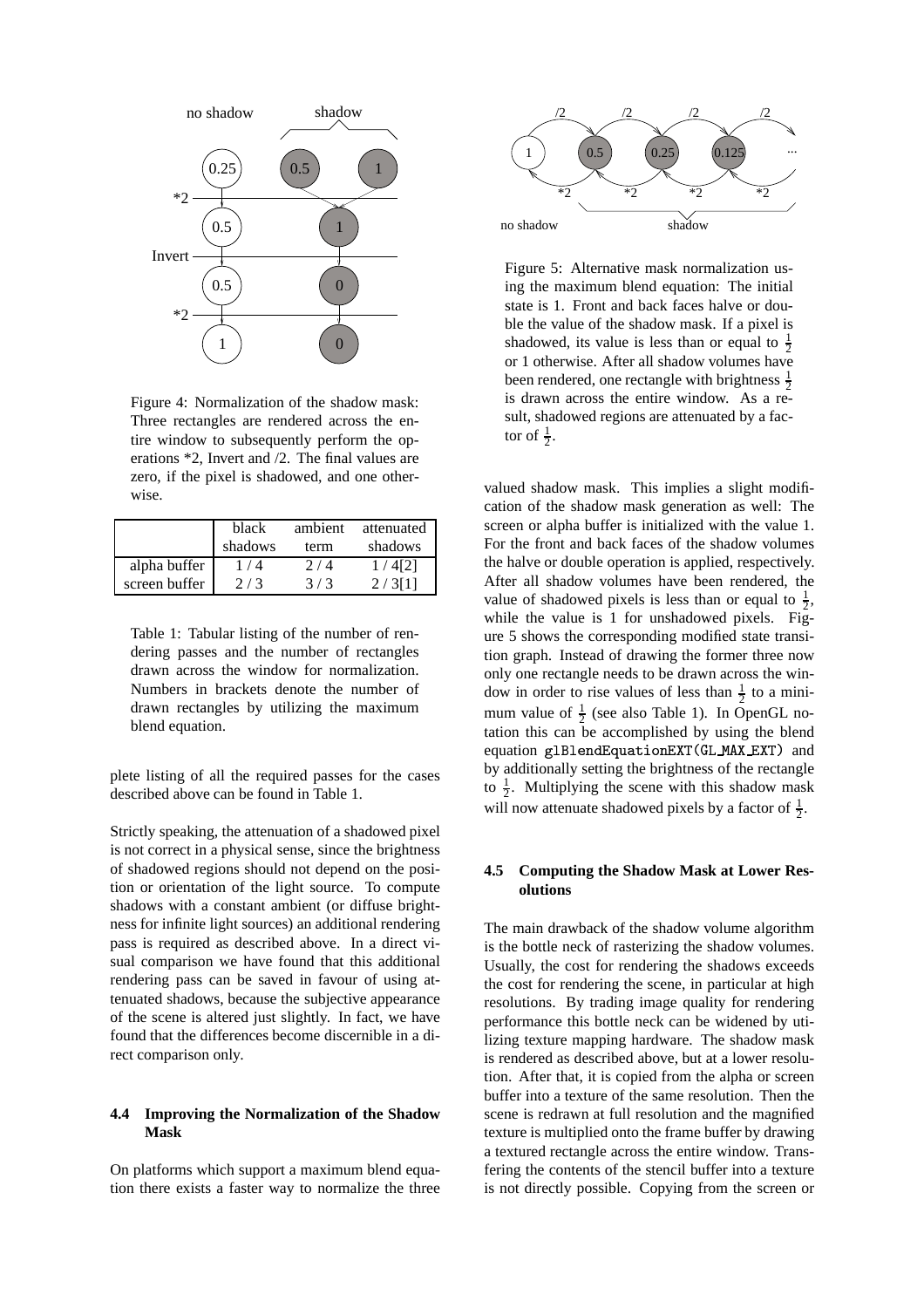alpha buffer, however, is supported on most graphics systems (by means of using  $g1$ CopyTexImage2D). A drawback of rendering the shadow mask at a lower resolution is that the scene has to be rendered twice, since the depth values of the scene must be available in the resolution of the shadow mask. Another obvious drawback is the reduced resolution of the shadows, but bilinear texture filtering can be used to smooth the blockiness. Figure 6 shows two screen shots, which were generated using a shadow mask at full and half resolution, respectively. It turns out that the image quality is acceptable when choosing half resolution shadow masks. On the other hand, the number of rasterized pixels is reduced to one fourth, which significantly speeds up the shadow mask generation. In particular, the minimum frame rate is increased by almost a factor of four.

#### **5 Results**

Table 2 shows the average frame rate achieved by our algorithms during an animation of the scene shown in Figure 6. The test was performed on a AMD 800MHz PC with a NVIDIA GeForce 2 MX graphics card. The resolution of the window is given in the first column. The next three columns show the number of frames per second either using the screen, alpha or stencil buffer method. The fifth column shows the frame rate for using a shadow mask of half the screen resolution. The frame rate for rendering the unshadowed scene is given in the last column. The results illustrate that computing the shadow mask in the screen or alpha buffer can be even faster than rendering the shadows into the stencil buffer. Using a shadow mask of half the screen resolution did improve the worst case performance by an approximate factor of four. The performance at higher window resolutions was increased as well, because the pixel fill rate is the dominating factor at high window resolutions. Reducing the size of the shadow mask to a quarter of the screen size, for example, increased the frame rate from 10.2 to 23.6 Hertz at a window resolution of  $1024 \times 1024$ .

# **6 Conclusion**

We have presented a variety of extensions to the original shadow volume algorithm by Crow and Williams. A screen or alpha buffer can be used for to compute the shadow mask. This is a necessity, if a stencil buffer is not available, for example on the Sony PS2, or already in use for other purposes. The increment and decrement operations, which are required by the shadow volume technique, are replaced by a double and halve operation that can be realized by employing standard blend functions. The screen or alpha buffer methods are slightly faster than using





Figure 6: Final rendered scene using a full and half resolution shadow mask.

| window   | screen | alpha  | stencil | half | no      |
|----------|--------|--------|---------|------|---------|
| size     | buffer | buffer | buffer  | res. | shadows |
| $256^2$  | 40.8   | 42.4   | 42.4    | 39.1 | 90.4    |
| $512^2$  | 29.9   | 33.6   | 29.1    | 30.5 | 89.2    |
| $1024^2$ | 9.3    | 102    | 89      | 15.7 | 44.6    |

Table 2: Average frame rate using different resolutions and shadow volume methods: For high resolutions the computation of the shadow mask in the alpha or screen buffer was slightly faster than using the stencil buffer. Computing the shadow mask at half the screen resolution improved the performance for higher window resolutions.